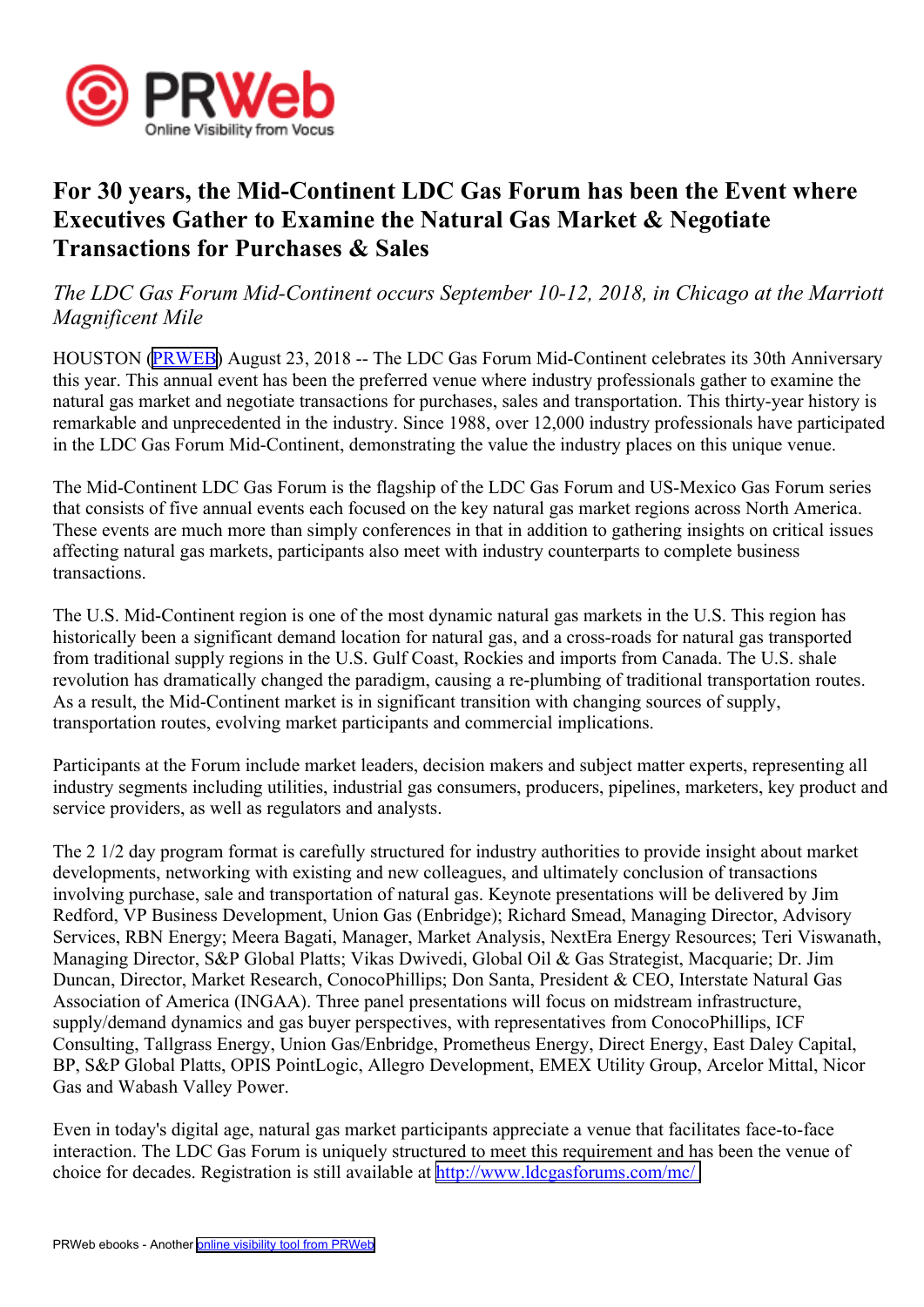

The LDC Gas Forums and the US-Mexico Natural Gas Forum are the premiere regional events where the Natural Gas Industry meets. This is where buyers and sellers meet and do business. Thousands of attendees attend one or more of the five regional Forums across the continent to discuss vital regional and national issues affecting all aspects of the natural gas marketplace. Timely panel discussions featuring key industry authorities focus on important questions facing buyers, sellers transport operators and other market stakeholders in the competitive energy markets. Topics include: Supply & Demand, Financial Outlook, Pipeline, Storage and Infrastructure Projects, LNG markets, Gas/Electric coordination, Regulatory Updates, Gas Buyer Insights, Industry Transformations, Risk Analysis and Hedging Strategies, International perspectives, and Energy Geopolitics.

Vast networking opportunities give you access to your clients, prospects, and peers to further explore relevant issues in your region.

The 2018 LDC Gas Forums: Southeast, Northeast, Mid-Continent, Rockies & West and the US-Mexico Natural Gas Forum

Where the Natural Gas Industry Gathers: Networking - Insights - Deal-Making

[www.ldcgasforums.com](http://www.ldcgasforums.com)